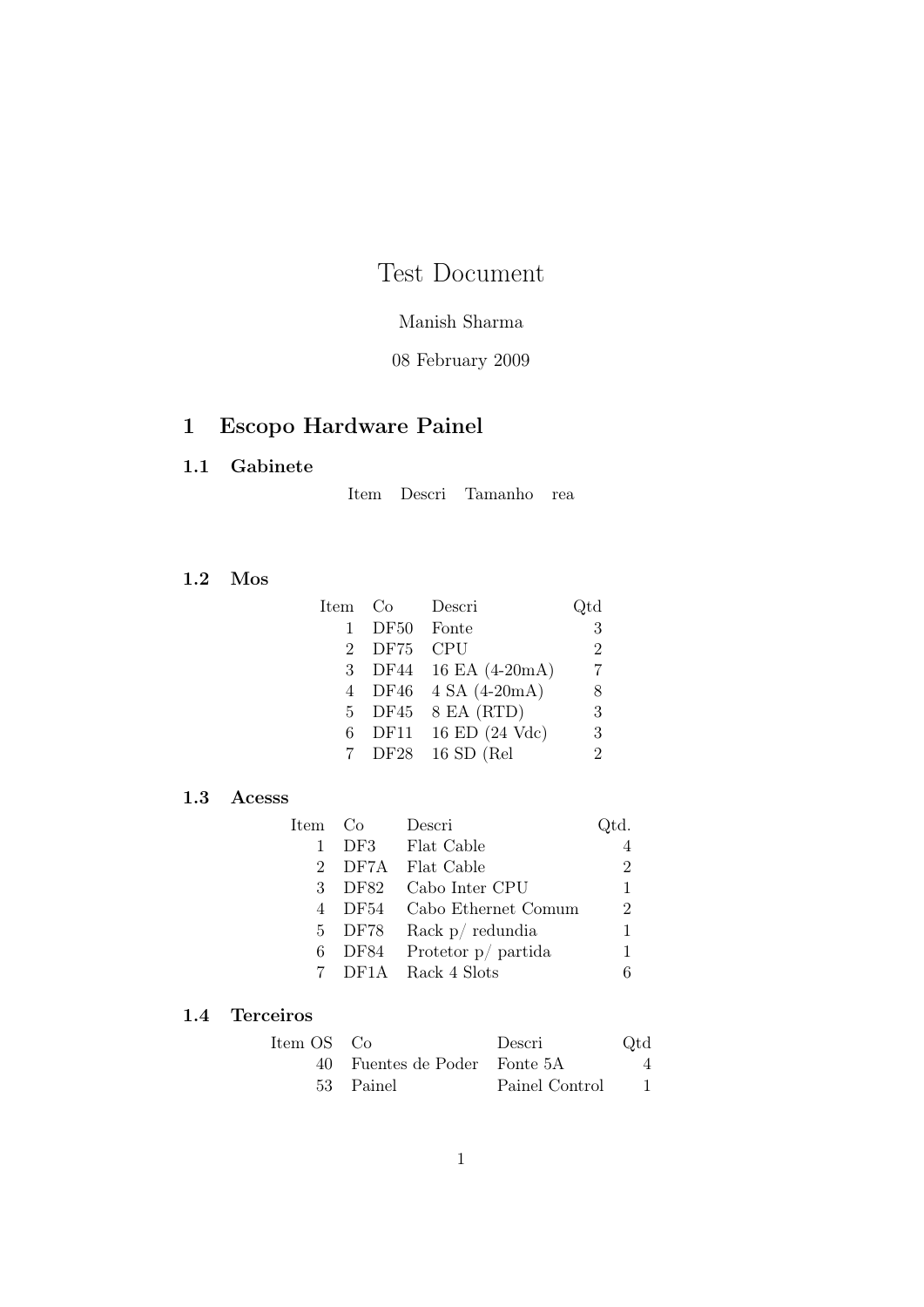## 1.5 Computadores

# 2 Summary

## 2.1 Pontos

| <b>ITEM</b>              | Quotation | Sold | Required |
|--------------------------|-----------|------|----------|
| * Escopo Pontos          | 301       | 1110 |          |
| $**$ Entradas            | 80        | 410  |          |
| ** $4-20mA$              | 20        | 110  |          |
| $*$ DI                   | 25        | 100  |          |
| $*$ FF                   | 35        | 100  |          |
| $*$ PA                   | 0         | 100  |          |
| $*\$ Sas                 | 32        | 400  |          |
| $** 4-20mA$              | 10        | 100  |          |
| $*$ DO                   | 10        | 100  |          |
| $*$ FF                   | 12        | 100  |          |
| $*$ PA                   | 0         | 100  |          |
| $\overline{**}$ Supervis | 189       | 300  |          |
| $\rm ^{\ast\ast}$ Histo  | 112       | 100  |          |
| * Alarmes                | 55        | 100  |          |
| *<br>Controles           | 22        | 100  |          |

### 2.2 Horas

| ITEM                   | Quotation | Sold | Required |
|------------------------|-----------|------|----------|
| * Escopo Horas         | 230       | 1640 |          |
| ** Quantidade de Horas | 230       |      |          |
| ** Geria               | 10        |      |          |
| $*$ Defini             | 50        |      |          |
| $*$ Configura          | 100       |      |          |
| * Comis. & Start up    | 50        |      |          |
| )ocumenta              | 20        |      |          |

## 2.3 Telas

| <b>ITEM</b>    | Quotation      | Sold | Required |
|----------------|----------------|------|----------|
| * Escopo Telas | 134            | 530  |          |
| $*$ Sino       | 30             |      |          |
| * Sintnia      | 22             | 100  |          |
| $*$ Relat      | 0 <sub>1</sub> | 100  |          |
| * Tendia       | 51             | 100  |          |
| * Motores      | 05             | 100  |          |
| * Pop-Ups      | 25             | 100  |          |